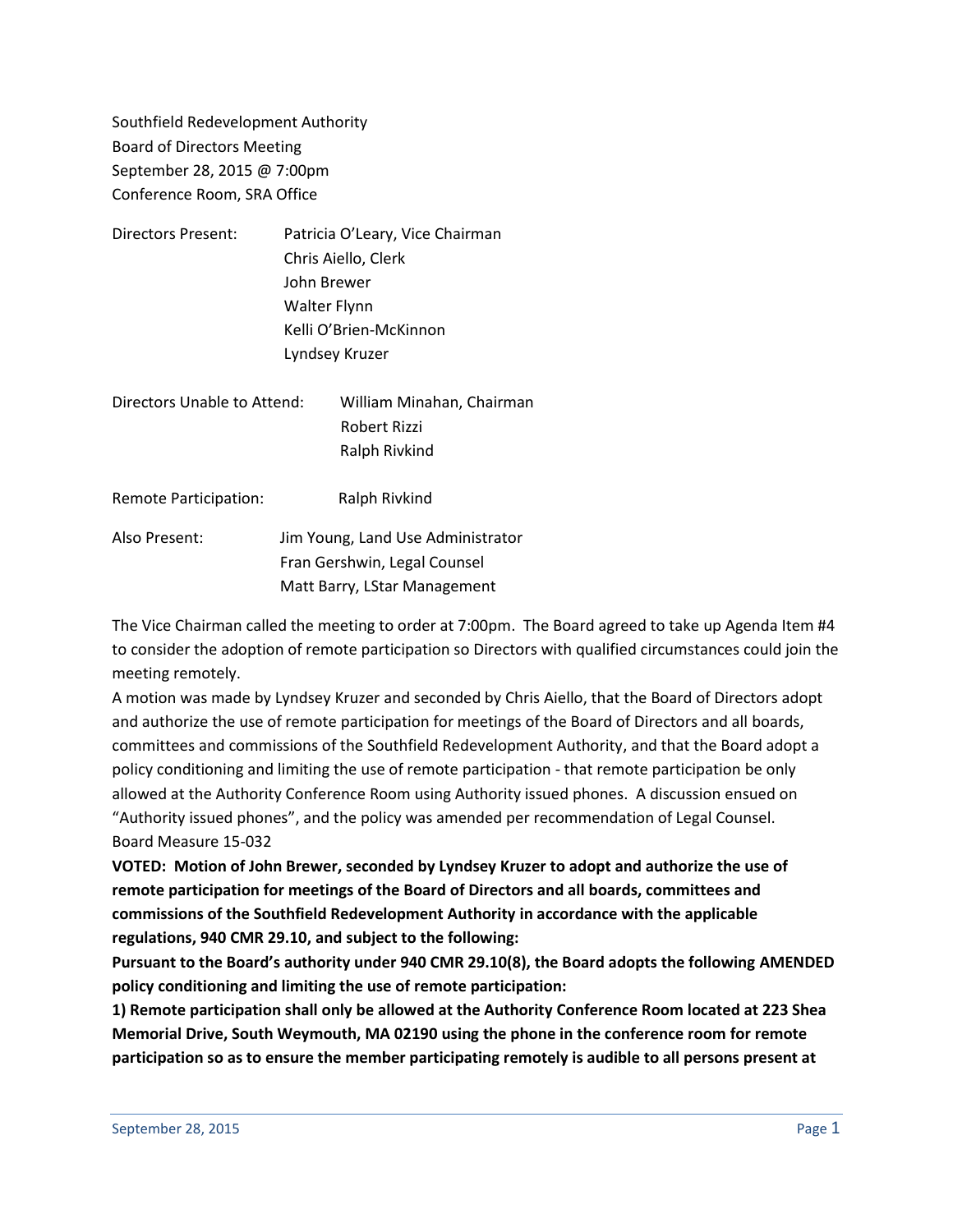**the meeting.**

**2) At this time Internet, satellite video or so-called face-time conferencing is not permitted without the express written permission of legal counsel to the Authority; and**

**3) This vote and policy applies to all Authority public bodies that are subject to the Open Meeting Law Unanimous 6-0 vote**

The Vice Chairman announced that Mr. Rivkind requested remote participation. Ms. O'Leary completed the Remote Participation checklist to support his request, and determined that his geographical distance made his physical attendance unreasonably difficult.

Mr. Rivkind was contacted using the phone in the conference room at 7:05pm.

### **Minutes**

**VOTED: Motion of Kelli O'Brien-McKinnon, seconded by Chris Aiello to approve the Minutes of the Board of Directors meeting held on September 14, 2015**

**Unanimous 7-0 roll call vote – Rivkind, aye, Kruzer, aye, O'Leary, aye, O'Brien-McKinnon, aye, Flynn, aye, Aiello, aye, Brewer aye**

PUBLIC HEARING **–** Major Zoning Revision

The Public Hearing opened at 7:08pm

**VOTED: Motion of Chris Aiello, seconded by Kelli O'Brien-McKinnon, to open the Public Hearing on LStar's petition to the Town of Weymouth on proposed revisions to the Zoning and Land Use By-Laws for NAS South Weymouth.**

**Unanimous 7-0 roll call vote – Rivkind, aye, Kruzer, aye, O'Leary, aye, O'Brien-McKinnon, aye, Flynn, aye, Aiello, aye, Brewer aye**

Mr. Barry, LStar, discussed Southfield Master Plan goals. An overlay district in Weymouth was proposed which consisted of three sub-districts: a Discovery district, a Neighborhood district and a Town Center district.

The Board was informed that the additional 1000 residential units allowed in the new Legislation must all be age-restricted; that LStar was seeking a new commercial development cap of up to 3M square feet (up from 2M square feet); that any additional project impacts would be re-evaluated under the MEPA process if the proposed zoning revisions were approved by the communities; and that enforcement of the Zoning and Land Use By-Laws for NAS South Weymouth would remain with the Southfield Redevelopment Authority, per the Legislation.

Mr. Brewer noted the importance of continual traffic studies going forward.

Ms. Kruzer voiced concern about future residential unit mix (too many age-restricted units) and the desire to have more traditional residential neighborhoods at SouthField.

Public Hearing Comments

Mr. LeMott, Southfield resident, was informed about potential building heights in the Neighborhood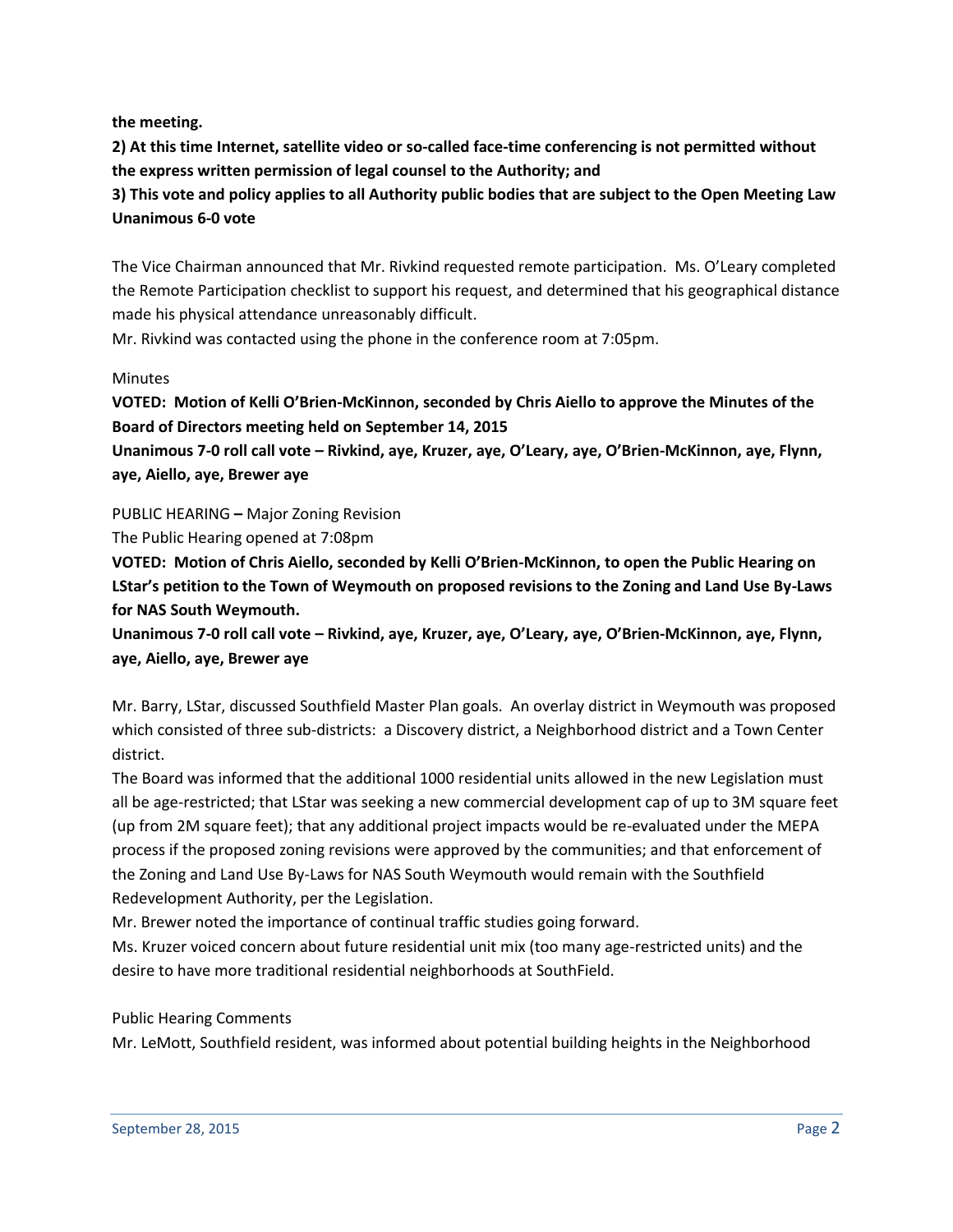sub-district, and that a breakdown on the mix of unit types was still a work in progress.

Mr. Miller, Southfield resident, stated that a survey of the current residents resulted in a preference for more owner-occupied single family homes and less rental units.

Mrs. Parsons, Rockland, stated that the Town of Rockland would favor commercial development over residential development.

Mr. Franey, Abington Selectman, voiced concern with potential traffic on Rte. 18 in Abington and requested LStar provide a comparison of the original traffic studies with an independent updated traffic study. Mr. Barry stated that an updated traffic study would be provided.

Mr. Flynn noted that the Town of Weymouth's proposed zoning revision did not require a decision or recommendation by the Southfield Redevelopment Authority.

**VOTED: Motion of Chris Aiello, seconded by John Brewer to close the Public Hearing Unanimous 7-0 roll call vote – Rivkind, aye, Kruzer, aye, O'Leary, aye, O'Brien-McKinnon, aye, Flynn, aye, Aiello, aye, Brewer aye**

The Hearing closed at 7:45pm

## SRA No-Hunting Policy

Discussion ensued on a potential public safety issue with onsite hunting activities and with several nature trails being prepared to be made more accessible to the public. The Board was in agreement that it was no longer safe for armed hunters to be on site; further discussion ensued on implementing a no-hunting policy. Mr. Young noted that the National Park Service (NPS) did not have any special requirements or guidance for posting and would allow NPS property to be posted.

Ms. Kruzer voiced concern on the growing deer population and the potential spread of deer ticks; and asked, if necessary, that the Board consider deer thinning measures in the future. Board Measure 15-033

**VOTED: Motion of John Brewer, seconded by Walter Flynn, that the Board of Directors adopt a No-Hunting Policy on any property owned by the Southfield Redevelopment Authority, and further that the Southfield Redevelopment Authority and LStar Southfield, LLC develop a posting plan Unanimous 7-0 roll call vote – Rivkind, aye, Kruzer, aye, O'Leary, aye, O'Brien-McKinnon, aye, Flynn,** 

# NAVY Closing Documents – FOST 6A-1

**aye, Aiello, aye, Brewer aye**

Ms. Gershwin, Burns & Levinson, with assistance from Mr. Young identified the locations of the three small non-contiguous parcels totaling approximately 7 acres to be transferred from NAVY to SRA. All three parcels would be simultaneously transferred from SRA to LStar. Ms. Gershwin reviewed the Amendments and Modifications to the Original NAVY/SSTTDC Agreements and the Resolutions to be voted by the Board.

### Board Measure 15-034

**VOTED: Motion of Walter Flynn, seconded by Chris Aiello, that the Authority execute the following documents (in the forms presented to the Board) relating to certain agreements by and between the United States of America, acting by and through the Department of the Navy (the "Navy") and South**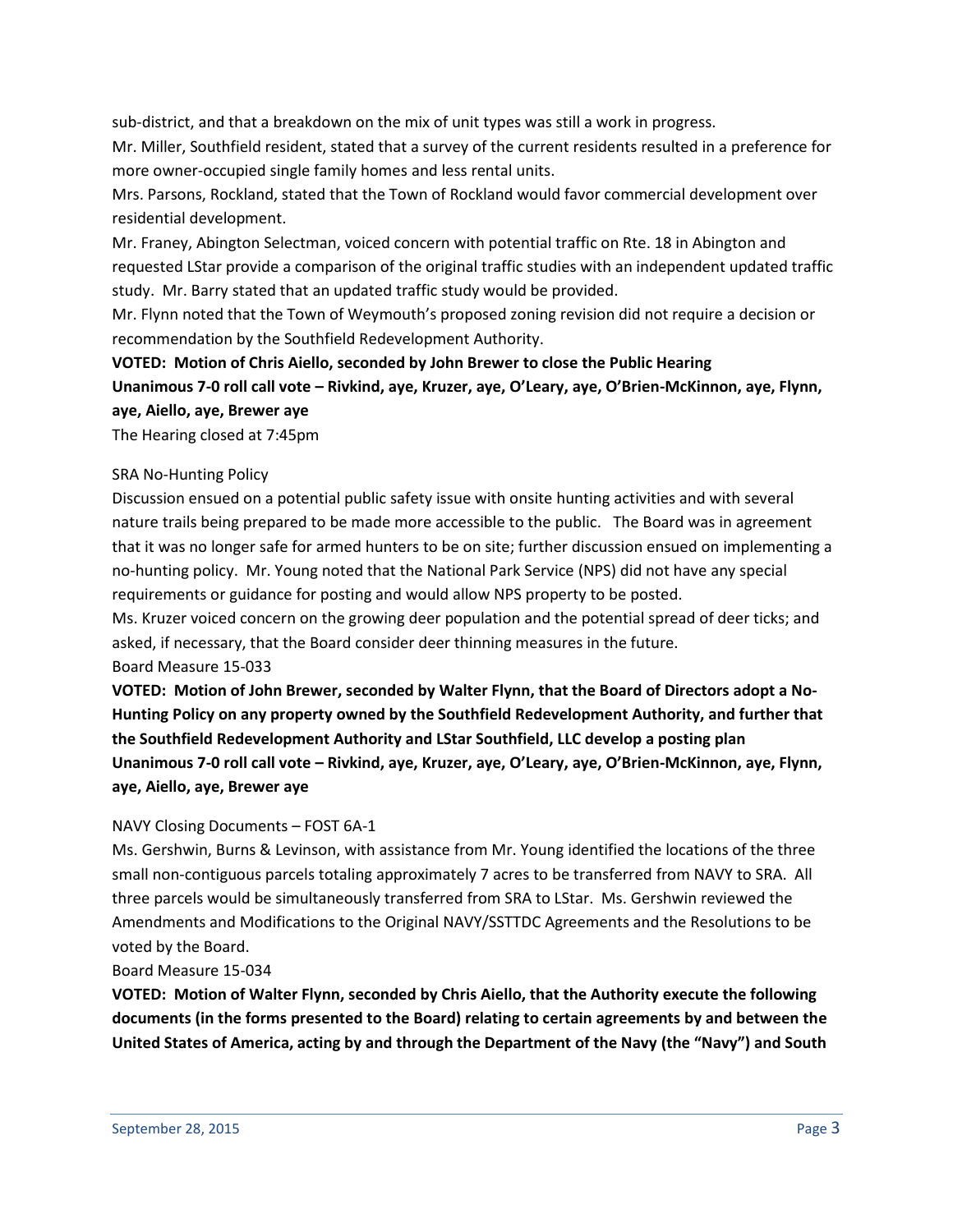**Shore Tri-Town Development Corporation:**

**1) Amendment No. 1 (the "First Amendment") to the Agreement for the Purchase of Real Property dated November 15, 2011 (the "Agreement")**

**2) Modification No. 1 to Lease in Furtherance of Conveyance dated December 15, 2011 ("LIFOC") 3) Amendment No. 2 to Notice of Lease relating to LIFOC, recorded with the Norfolk County Registry of Deeds ("Norfolk Registry") and the Plymouth County Registry of Deeds ("Plymouth Registry"), as previously amended**

**4) Third Amendment to Agreement Granting Reciprocal Easements dated May 13, 2003, recorded with Norfolk Registry and Plymouth Registry, as previously amended RESOLVED**

**That, pursuant to the Agreement, as amended by the First Amendment, the Authority is authorized to acquire FOST 6A-1 Parcels from the NAVY and to accept a deed and other instruments of conveyance to the Authority by the NAVY conveying FOST 6A-1 Parcels and related rights and property in connection therewith.**

### **RESOLVED**

**That, pursuant to that certain Second Amended and Restated Disposition and Development Agreement dated as of May 13, 2015 by and between the Authority and LStar Southfield LLC ("LStar") f/k/a LNR South Shore LLC, the Authority is authorized to transfer the FOST 6A-1 parcels to LStar, for nominal, non-monetary consideration, and to execute and deliver a deed and other instruments of conveyance, conveying to LStar the FOST 6A-1 Parcels and related rights and property. RESOLVED**

**That, the Chairman and the Vice Chairman of the Board of Directors of the Authority, each acting individually, be and hereby are authorized and directed, in the name and on behalf of the Authority: (a) to sign, seal with the seal of the Authority, acknowledge if deemed advisable and deliver such documents, the execution thereof by the signer on behalf of the Authority conclusively to evidence that the provisions thereof are satisfactory to the Authority and that such documents so executed are the Documents hereby authorized, (b) to accept delivery of those documents necessary to effectuate the transactions contemplated by the foregoing resolutions , and (c) to take such other actions as the respective officer or officers so acting shall, as conclusively evidenced by their doing any of the things or taking any of the actions hereby authorized, deem necessary or desirable to be done or taken to carry out the transactions contemplated by the foregoing resolutions.**

**Unanimous 7-0 roll call vote – Rivkind, aye, Kruzer, aye, O'Leary, aye, O'Brien-McKinnon, aye, Flynn, aye, Aiello, aye, Brewer aye**

### Status Reports

Mr. Rivkind indicated the DDA may be ready for the agenda at the next meeting.

Mr. Barry noted LStar was scheduled to meet with MWRA and also with Weymouth DPW this week for a technical discussion on water supply and pipe routing.

Ms. Kruzer noted MassDOT would hold a public hearing on October 7, 2015 at the SRA office on the proposed Parkway expansion to Trotter Road.